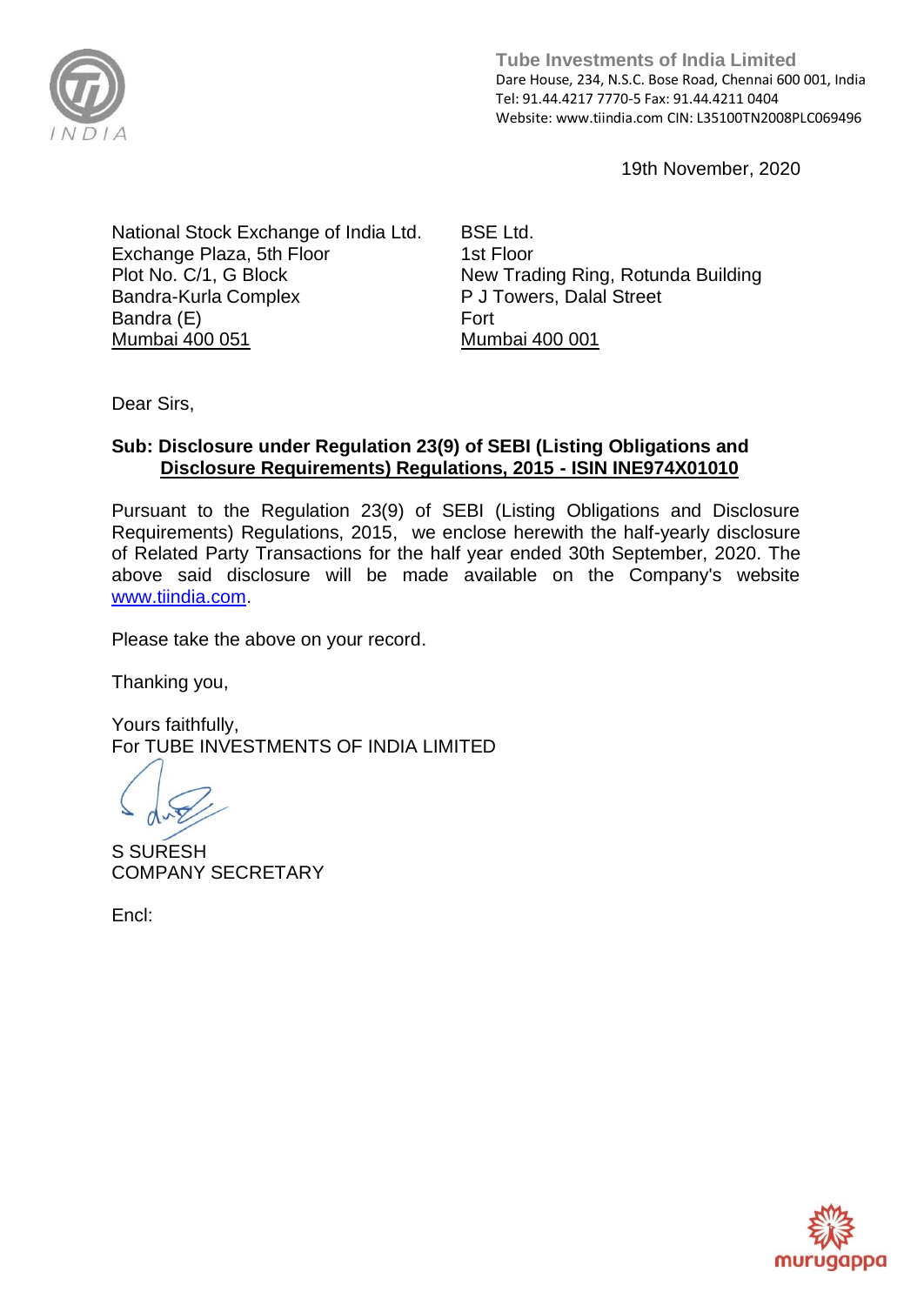#### **Disclosure of Related Party Transactions - On a consolidated basis Pursuant to Regulation 23(9) of the Securities and Exchange Board of India (Listing Obligations and Disclosure Requirements) Regulations, 2015**

#### **List of related parties on consolidated basis as per Reg. 23(9) of LODR with whom the Company had transacted during the half year ended 30.09.2020**

#### **I. Subsidiary Companies**

- a. Shanthi Gears Limited
- b. Financiere C10 SAS and its Subsidiaries namely
	- i. Sedis SAS
	- ii. Sedis Company Limited
	- iii. Sedis Gmbh
- c. Great Cycles (Private) Limited
- d. Creative Cycles (Private) Limited

### **II. Joint Venture Company**

a. TI Tsubamex Private Limited

### **III. Company having Significant Influence**

- a. Ambadi Investments Limited
- b. Parry Agro Industries Limited
- c. Parry Enterprises India Limited

### **IV. Key Management Personnel (KMP)**

- a. Mr Vellayan Subbiah Managing Director
- b. Mr S Suresh Company Secretary
- c. Mr K Mahendra Kumar Chief Financial Officer

### **V. Non Executive Directors**

- a. Mr M M Murugappan, Chairman
- b. Mr Pradeep V Bhide (Till 23rd July 2020)
- c. Ms Madhu Dubhashi
- d. Mr Ramesh K B Menon
- e. Mr Sanjay Johri
- f. Mr Mahesh Chhabria

## **VI. Retiral Funds**

- a. T.I.I.(Subsidiaries) Employees Provident Fund
- b. TI Employees Provident Fund India Ltd
- c. Tube Products Of India Employees Provident Fund
- d. Tube Investments of India Limited, Senior Officer, Superannuation Fund

#### **VII. Other Related Parties**

- a. Emtex Engineering Private Limited
- b. Murugappa Organo Water Solutions Private Ltd
- c. Gati Kintetsu Express Private Ltd